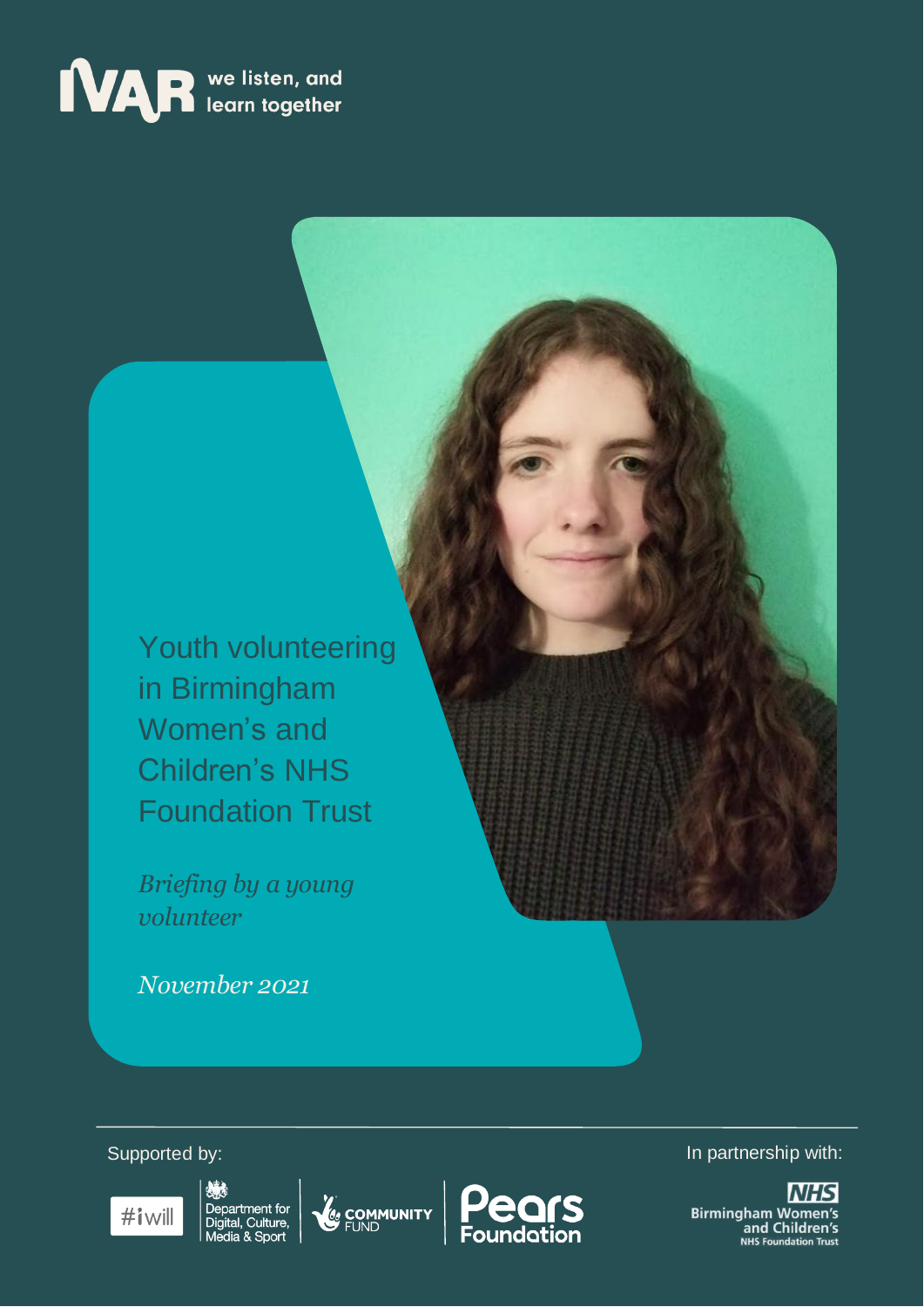### Introduction





Hello, my name is Beth, and I am a young volunteer at Birmingham Women's and Children's Hospital. I am writing this briefing to share the experiences and value of youth volunteering in hospitals, through my story and the story of others, for #iwillWeek 2021.

#iwill is a movement involving over 1,000 organisations and 700 young ambassadors and champions from across the UK, sharing the belief that 'all children and young people should be supported and empowered to make a positive difference on the issues that affect their lives, their communities, and broader society'. Through #iwillWeek, the movement aims to spread awareness to help young people feeling empowered, challenged, independent and included.

Through working with our Volunteer Coordinators and the Institute for Voluntary Action Research (IVAR), myself and many other young volunteers have been given a great opportunity to share why they volunteer and help spread awareness of the power of youth volunteering in hospitals.

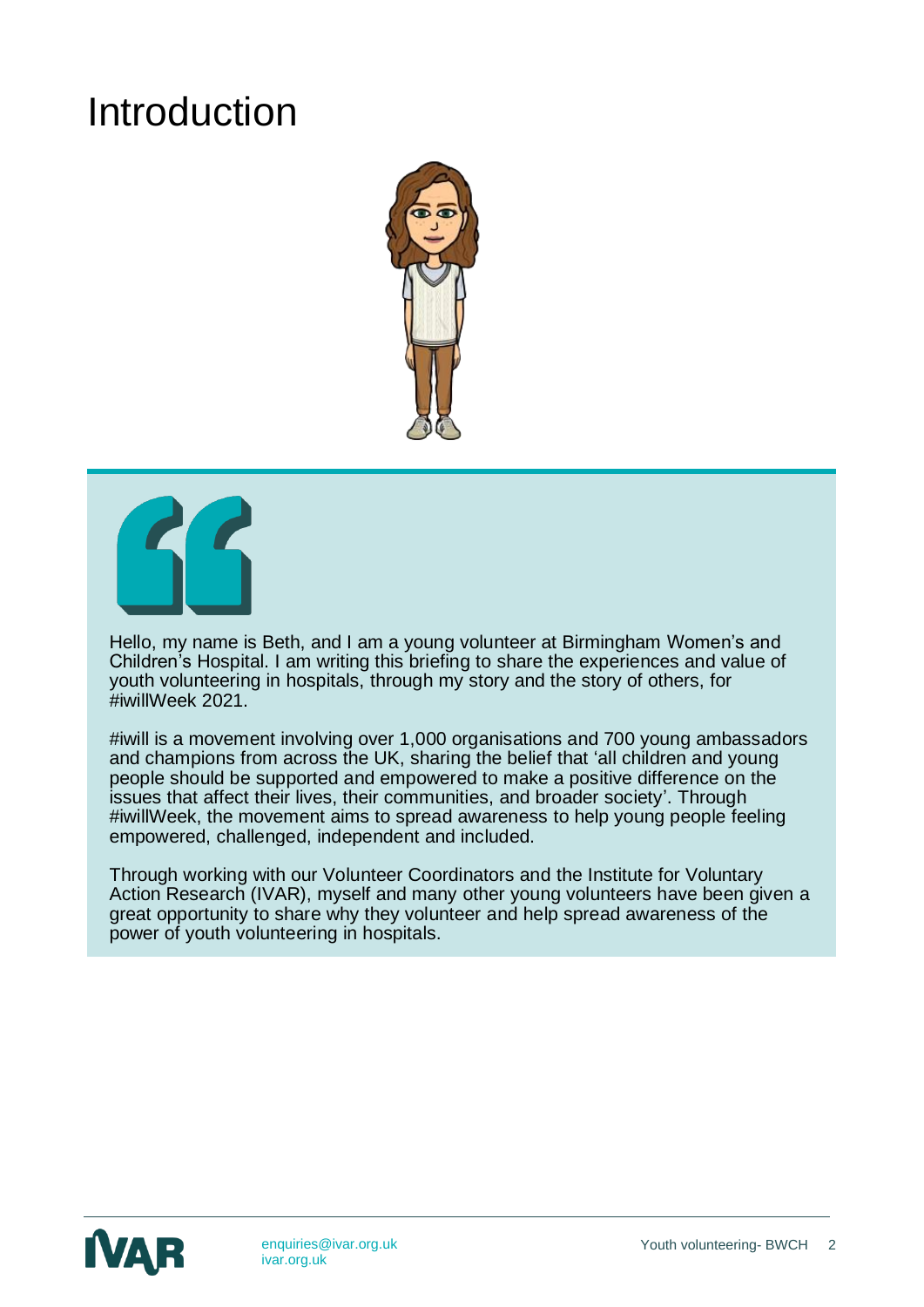### Where my story began



My journey at Birmingham Children's Hospital (BCH) started because my brother was in and out of hospital for a few years. At the time, I don't think I hated anything more than a hospital. I was too young to fully understand; I just thought it was so scary and I was worried what could happen to him. All I knew was if he was in hospital, it was bad.

Now I walk around BCH in awe. It is such a special place where magic can happen. Once my brother was well again, I started to realise I had a passion for the healthcare system: I knew I wanted to be a nurse or paramedic, and I had so many ideas and improvements that could make the patients stay more comfortable.

Throughout the pandemic all I wanted to do was help. I felt so bad that I was at home, doing nothing but schoolwork, when I could be helping. Everywhere I contacted turned me down because I was under 18.

When I was researching about BCH, I came across their Young Person's Advisory Group (YPAG). I applied to join knowing little of what I was signing up to but joining YPAG changed my life for the better. YPAG is a youth engagement group made up of service users, siblings, or community members, who are 11-19 years old, and are passionate about the NHS. We try to make the hospital more young person centred and accessible by working with many different members of staff. Pre-pandemic, the group met up monthly at BCH, but the group has now adapted to meeting virtually every fortnight, if not more often.

The first project I was involved in was helping to make leaflets about a diabetes study more accessible for children. Now, since joining YPAG, I have become communications lead; supported the Big Build workshops, to assist in designing a new hospital; supported staff in their research; attended an orthopaedic conference as a panel member; interviewed staff, and so much more.

For me, a personal highlight was attending the Big Build workshops. I loved listening to the staff's passion when debating new ideas and developments. Every staff member brought a new angle on how the hospital could be changed for the better. I got to express a service user's voice and aid decisions. I love being part of the YPAG group. I have met many amazing young people and I have learnt so much from all of them.

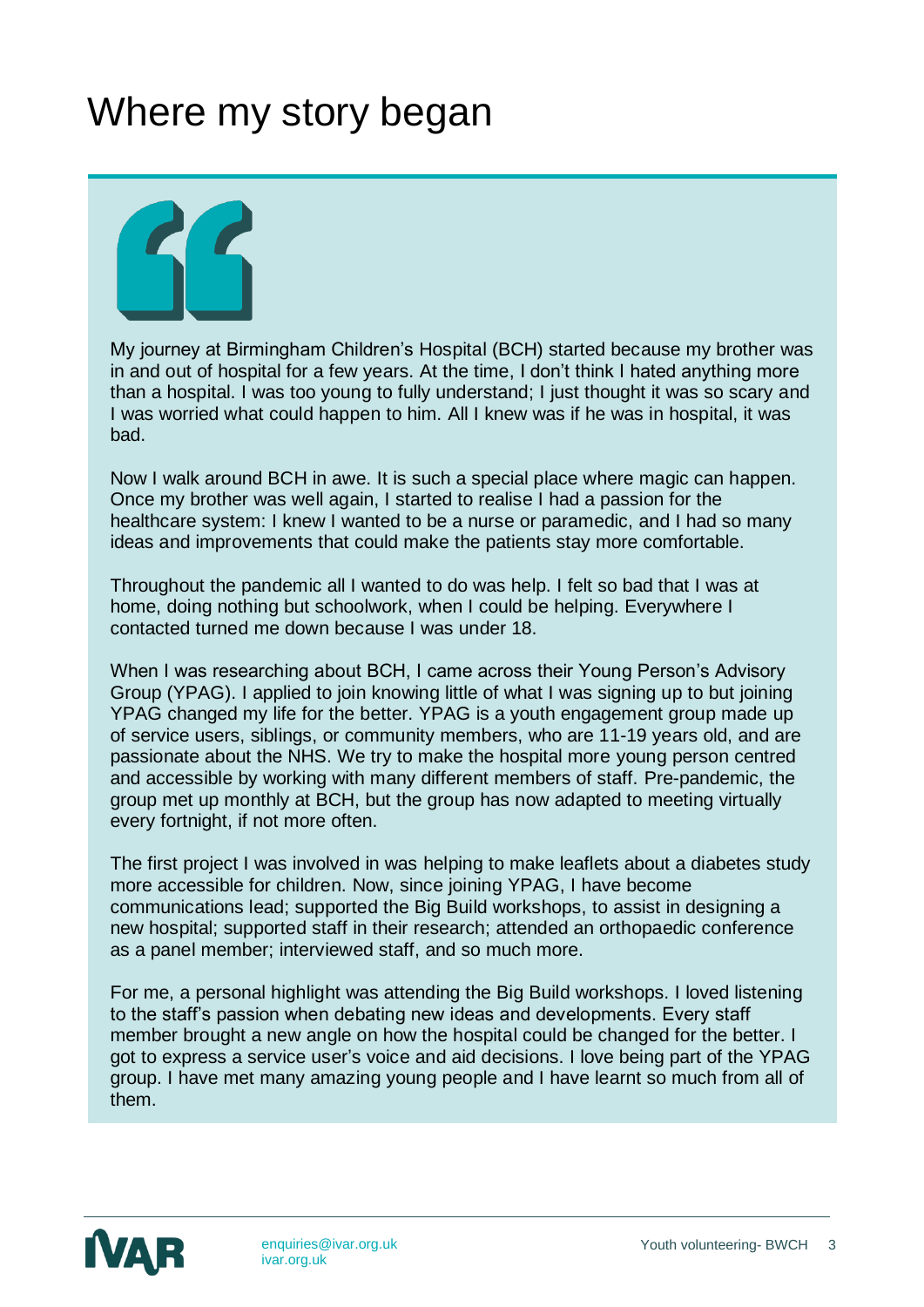# Meet Fathih



Fathih is an inspiring young volunteer who co-chairs the Young Person's Advisory Group at Birmingham Children's Hospital.

#### **Why did you join YPAG?**

[To] help young people views get across. When she [YPAG's former engagement officer] came to see me and tell me about YPAG, she said I could help get young people voices heard and…help make a better impact on young people. This inspired me to join so I could help young people and it has led me to my future career path. It is a good opportunity.

#### **What has been your favourite project?**

[Completing] interviews for band 6 nurses. I think that was really good. You got to see their experiences, see their potential, and see the relationship between the different bands. I also enjoyed some of the artwork projects, like making the activity packs (for patients on the wards). Helping with the big build project was also a very good opportunity.

#### **What does your role as co-chair of YPAG involve?**

As co-chair, I assist the chair. If the chair can't attend, I step in and lead the meeting. I complete regular updates with the chair and YPAG's engagement officer. I joined YPAG three years ago and this is my first year with a lead role.

#### **How has YPAG helped your future ambitions?**

I think it has given me more self-confidence and it has given me the opportunity to see how I work with other people to improve my communication. For people looking to join, it is a really good opportunity. And it is especially good if you are looking for a career path in childcare or nursing or something medical.

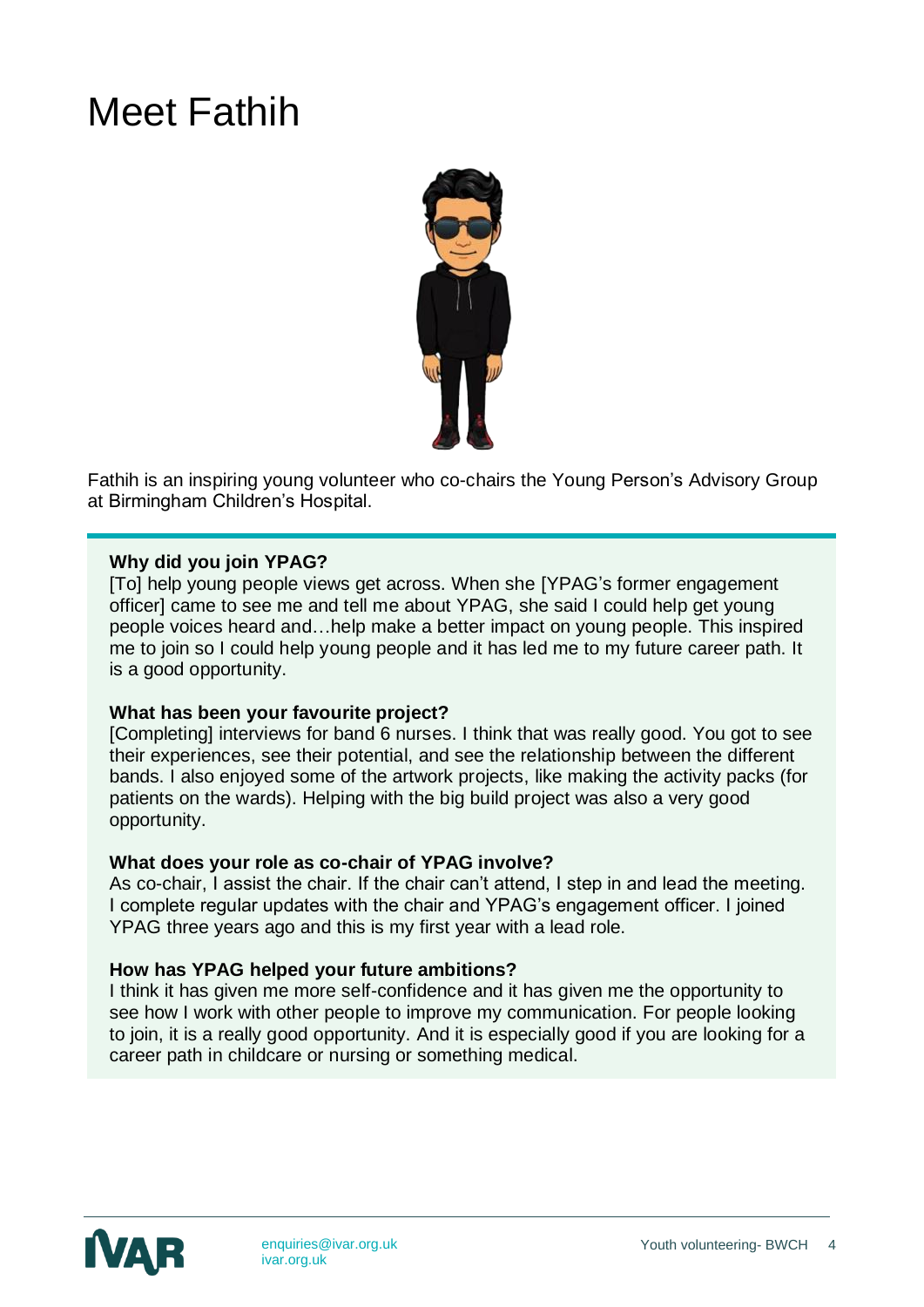# Getting into more volunteer roles



Through the Youth Panel Advisory Group, I took on the opportunity to volunteer in BCH's pharmacy. The pharmacy system at BCH involves delivering bags to the nurses on wards, containing pre-ordered medication, charts, and forms. A typical shift for the job involves collecting empty bags from the wards to be used again, filling bags with dispensed medication from the pharmacists to take up to the wards and filling out paperwork.

I love the role because every delivery is different, I get to see and experience so much, from families getting good news on the wards to staff playing with the children and hearing their giggles. I also love having a quick chat to the nurses when I deliver the medication because I always feel appreciated.

The job never gets dull. My highlight has to be when I opened a door for a young boy and he said, "Let the force be with you". While a delivery I will never forget is when I had to deliver a few heavy boxes to the neonatal surgical ward (NSU). The boxes were so heavy I had to take a trolley, which was super squeaky and loud. I was trying my best not to wake all the sleeping babies.

Unfortunately, there are also sad moments, like when you return to a ward fourth week running and the same child is there. All you want is for them to be able to go home. I once saw a patient on a general ward two-weeks running. When I came up to the ICU the next week, he was very unwell on that ward. The role definitely makes you think and reflect.

I have also loved working as part of the pharmacy and volunteer team. I have met so many great people there.

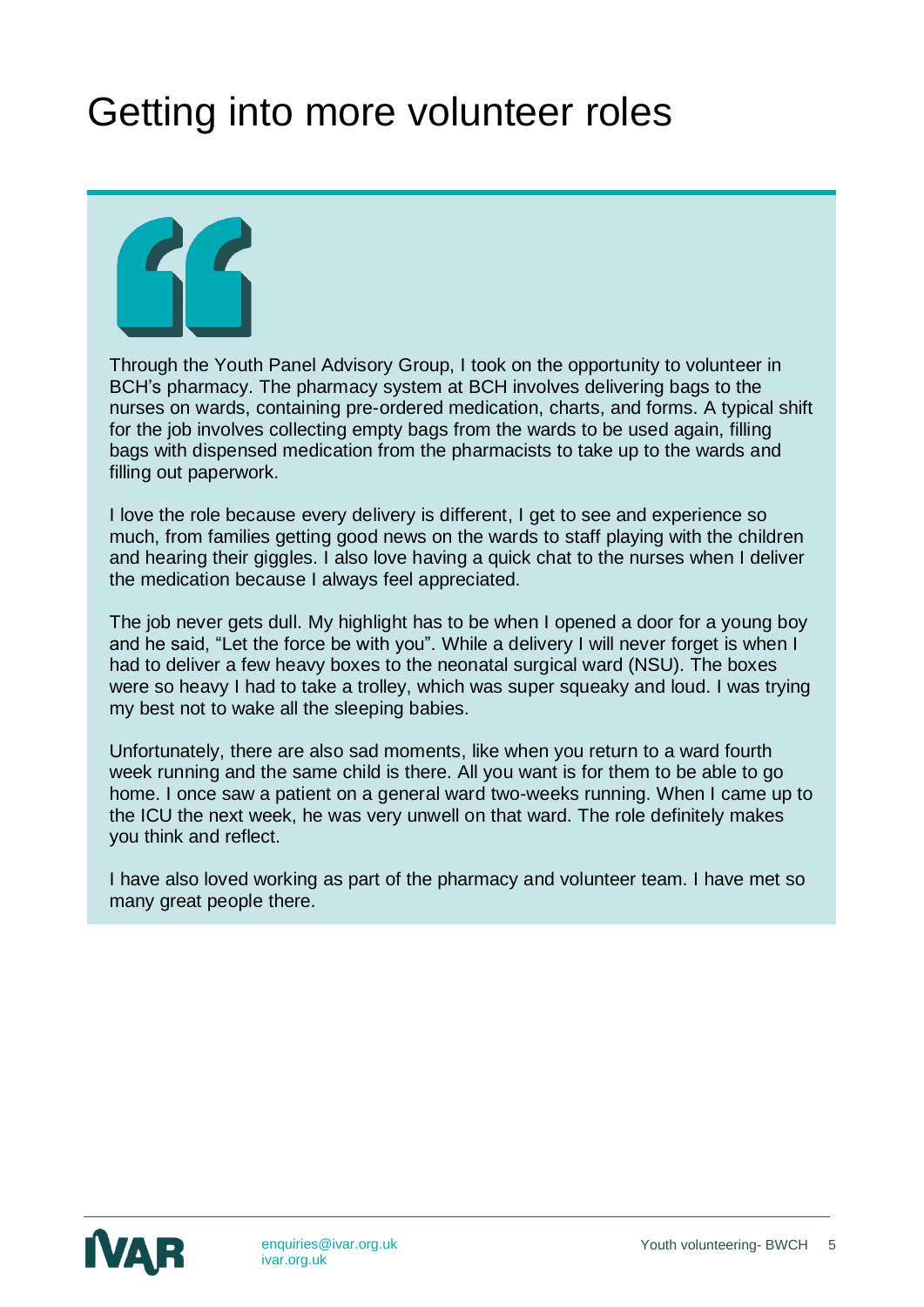### Meet Debbie



Debbie Coates is the Volunteer Services Development Manager. From Debbie's interview, you can understand the importance of volunteers.

#### **When did you first get into the role and what led you into this field?**

I've had associations with the Women's Hospital since 2003, as part of a team of antenatal teachers. And then in November 2015, the manager of the Volunteer Service was standing down and I applied. I ended up getting that job. The following year the merge plans started, because up until that point, we were just the Women's Hospital - the smallest Trust in the country. Then the merge with the Children's Hospital started, which formalised in 2017.

The manager of the Volunteer Service at the Children's Hospital became the manager overall. I did a couple of days here at the Women's Hospital and a day over at the Children's. Fundraising was a large part of the volunteer team workload because our fundraising team, here at the Women's Hospital, was one woman. At the Children's Hospital, it's much bigger, and so that additional support has been a very positive thing for the Women's Hospital.

#### **What does your role involve?**

I think about, and I work on, anything that will enhance and develop volunteers. If you're going to look for a positive that's come from the pandemic, it's that it gave us an opportunity to stop, regroup and to look at how we could better deliver services.

It gave me a huge amount of time to research, to go on courses, webinars, etc. to see what I could do to develop the volunteers and their roles. The main thing that I felt that we needed was that the volunteers needed more training.

I spent quite a long time putting together new training packages, like communications, self-care and mental health training, and I put together a refresher training and a new starter training. I also rewrote and reviewed the Trust induction training, so you could say my role has been training.

I have recently set up reviews so that once volunteers are in the system, you've now got an opportunity to feedback in a more regulated way. I've also been working on the play pilot and bringing volunteers back into the wards.

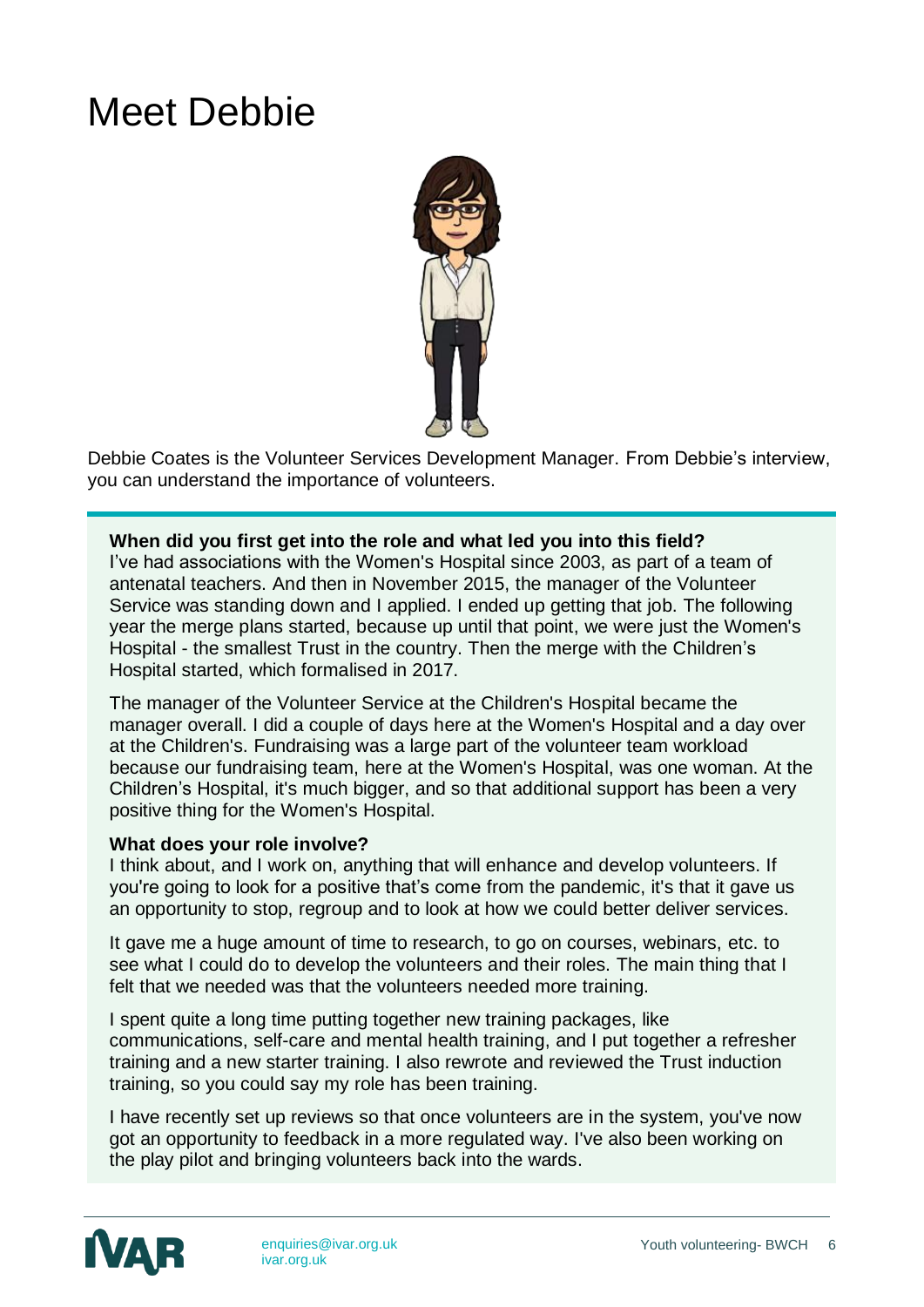#### **What has been your career highlight?**

My career highlight is easy. The Junior Volunteer Programme ran from July 2018, we approached schools in areas of deprivation in Birmingham to come in and learn about an aspect of the NHS, think about it in a different way and think about it as a career. We were keen that we didn't just say come and be a doctor or a nurse, it was more about look at all these other things that you can do, so we tried to work with other departments.

We decided to 'go large' in September 2019, and we had 50 children in for one day. The big thing they were going to look at was inappropriate attendance at Emergency Department (ED) because that's been a major problem. They would spend the day doing workshops, learning about other options and they would go in an ambulance. Their volunteering was that they made up posters to go up in the community, and they had to do a school assembly. The message was: "You can call 111, go to a pharmacy, GP or out of hours clinic". All the different places you could have gone other than come to ED unless it's an emergency. It was a success!

We were going to repeat it in March 2020; I had another 40 children that were going to come in, but it never happened due to Covid. I just think the impact was brilliant, that's what I'm passionate about. I'm passionate about making a difference, making a difference to a family's life. One family turns up who needs to be in Emergency Department, and they get seen faster and another family doesn't turn up and gets appropriate care in the community rather than coming into the hospital. And so, everybody wins.

We had #iwill and Pears Foundation funding to set up the junior volunteering, and we won our Helpforce award for innovation in volunteering.

#### **What other big changes have there been?**

Covid has been huge obviously. Volunteers were not able to come in and staff had to adjust quickly to the various needs and be prepared to just throw themselves into whatever needed doing. I became a switchboard operator for about 2 months.

Everybody threw themselves into the new roles. For example, staff from Genetics were put on the front door to do screening. It was a period of massive change; it was a horrible time, but it was brilliant to see the way everybody pulled together and worked together.

**What has been the biggest challenges you've had to overcome with the role?** Covid, it's obviously been massive, and, at the moment, my job is quite hard just because it's quite frustrating. We've got volunteers in theory, but it's very difficult to get them to come back and restart volunteering.

We've got these numbers on a screen and then we're looking at the physical people in the building, and the two are not matching. Hopefully now things are properly starting to get back to normal, more people will come forward. I think people have to understand that it's never going to completely go away. We've got to learn to live with it.

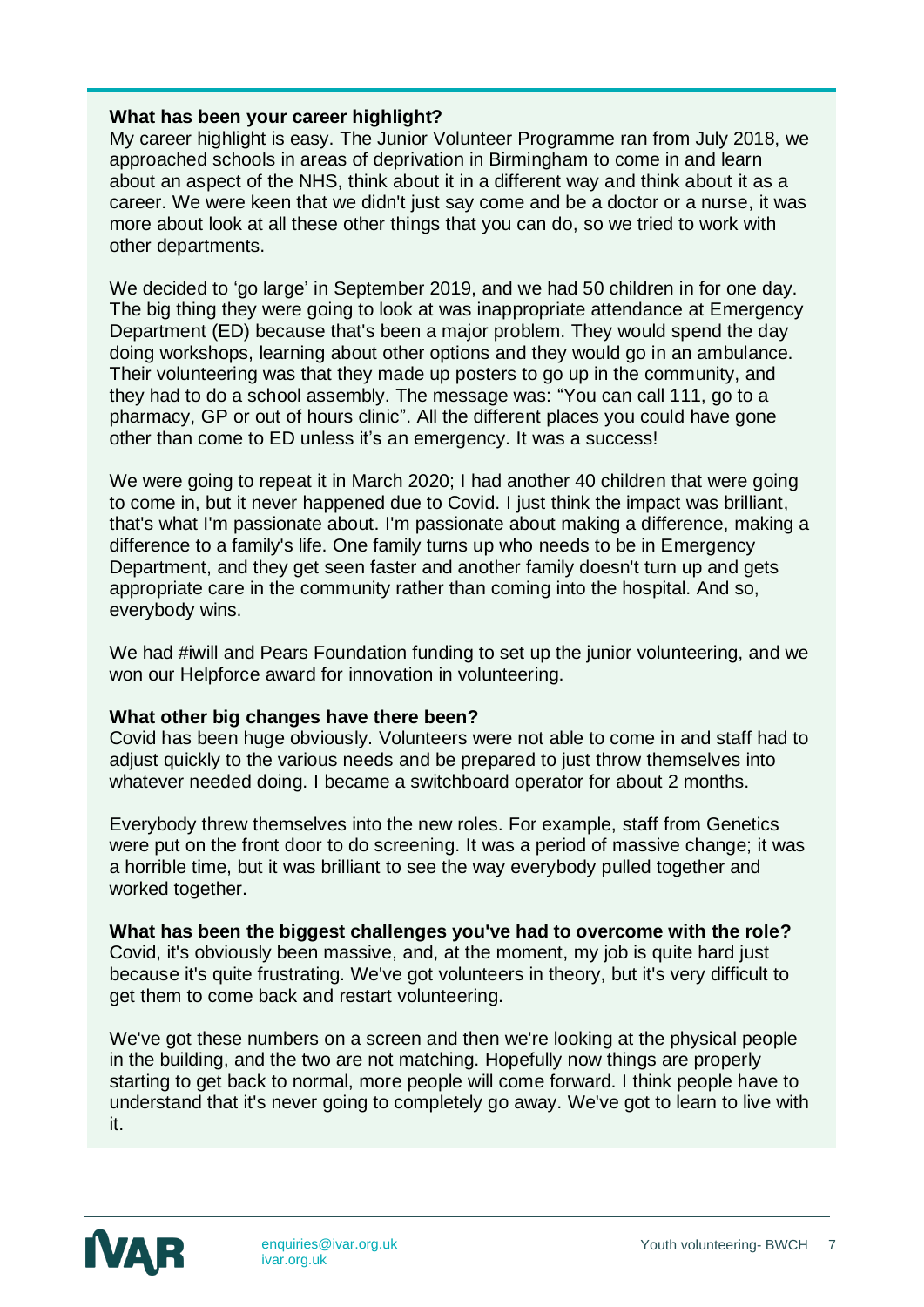### Meet Ben



Ben Francis, the CEO of Gym Shark, has recently become the Patron for BWC.

He will work with the charity to achieve its mission to improve the lives of women, babies, children, and families – regionally, nationally, and internationally. Ben has a desire to help those in need as well as share his love and enthusiasm to promote Birmingham to the world. He inspires the young generation to get involved.

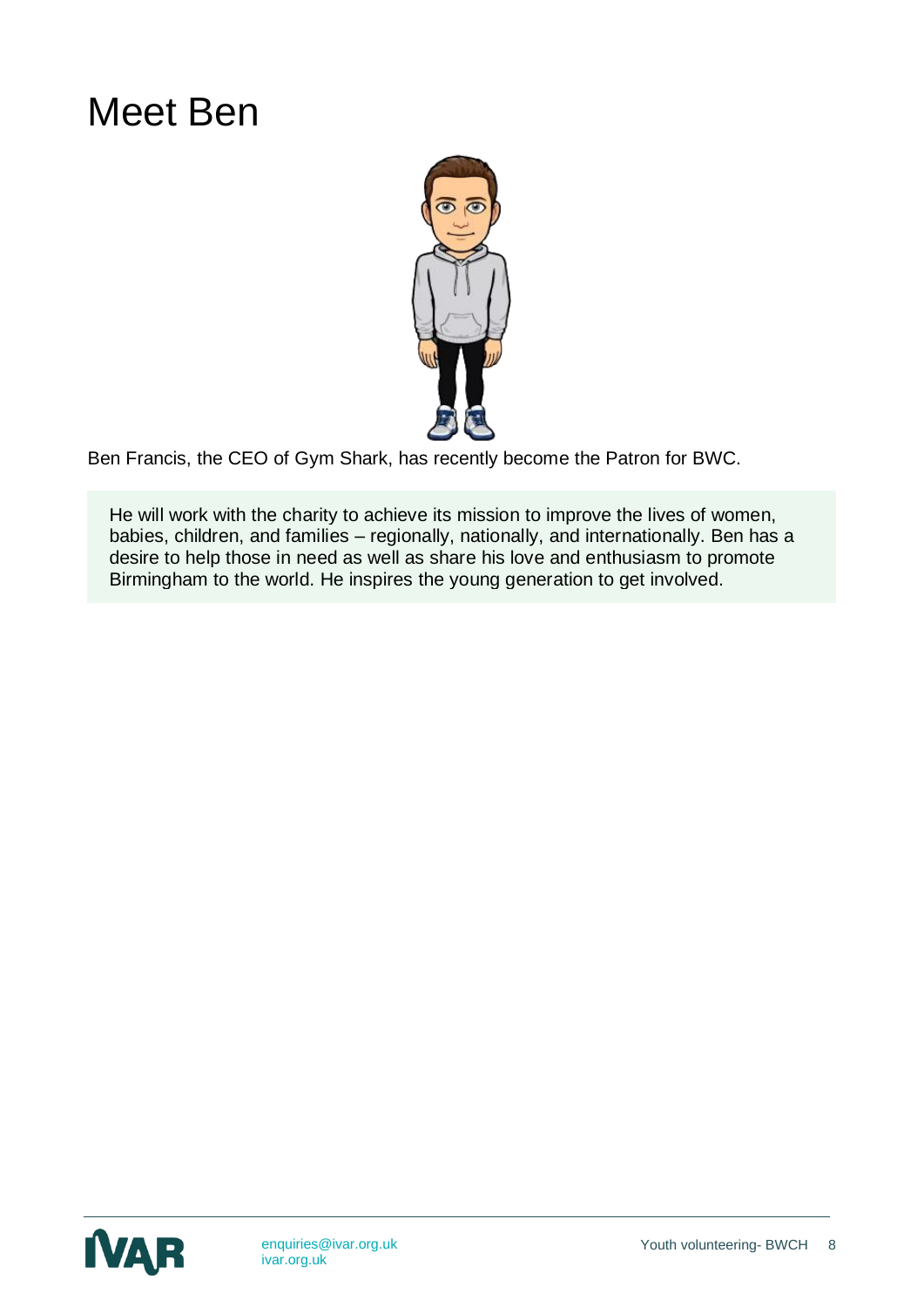### My future



My journey continues at Birmingham Children's Hospital. I have recently started to study children's nursing; I hope to have placements at BCH and maybe even a job at the end of the course.

Volunteering has given me more confidence; better communication, and I have learnt about the hospital system. If anyone is thinking about getting involved or has the opportunity, give it a go.

Hospitals are truly a magical place.

To read more young people's volunteering stories across the Pears #iwillFund NHS network, please visit:<https://www.ivar.org.uk/youth-volunteering-in-hospitals/>